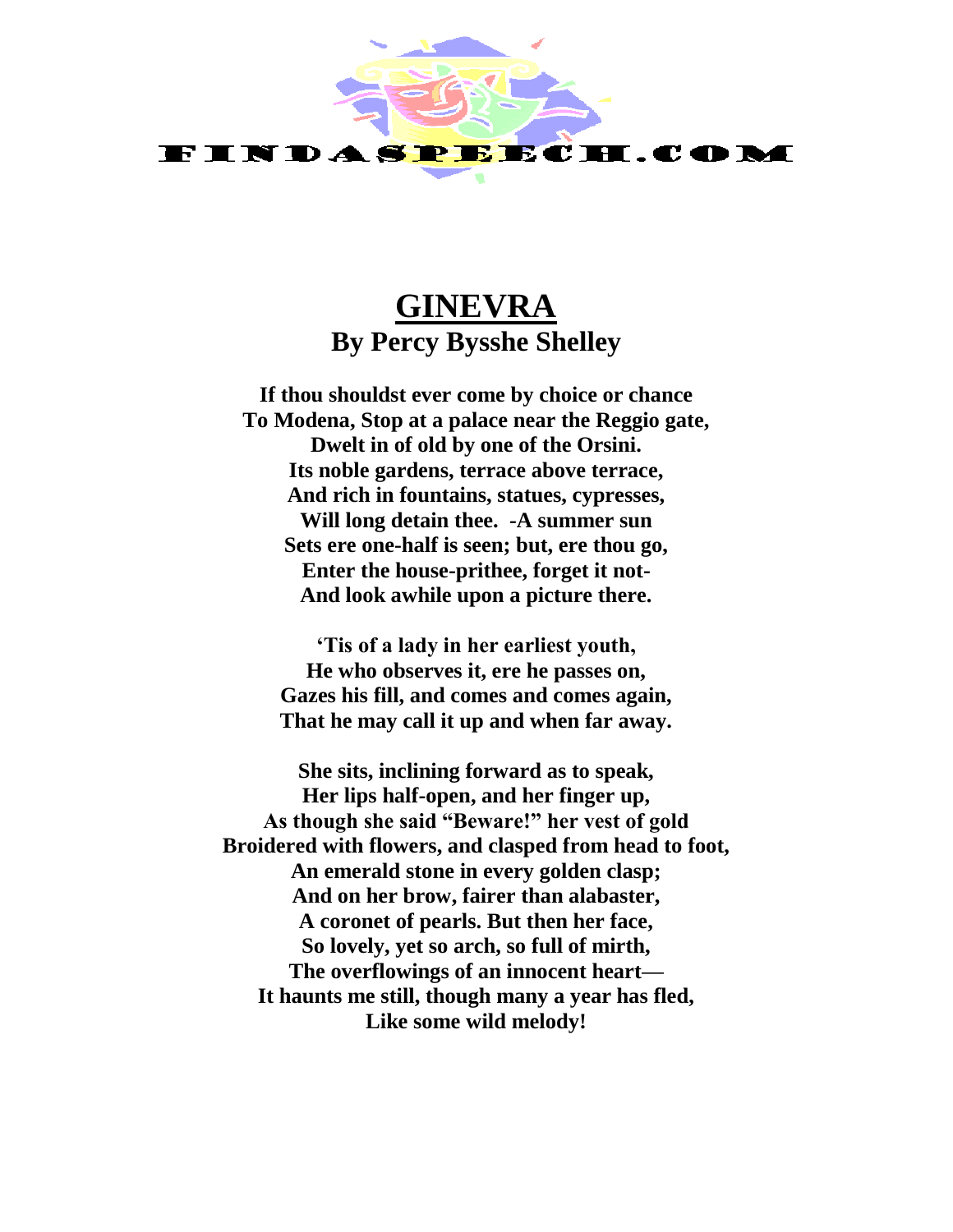## **Ginevra** Page 2

**Alone it hangs Over a mouldering heirloom, its companion, An oaken chest, half-eaten by the worm, But richly carved by Antony of Trent With scripture-stories from the life of Christ; A chest that came from Venice, and had held The ducal robes of some old ancestor. That by the way—it may be true or false— Bur don't forget the picture; and thou wilt not, When thou hast heard the tale they told me there.**

**She was an only child; from infancy The joy, the pride, of an indulgent sire. Her mother dying of the gift she gave, That precious gift, what else remained to him? The young Ginevra was his all in life, Still as she grew, forever in his sight; And in her fifteenth year became a bride, Marrying an only son, Francesco Doria, Her playmate from her birth, and her first love.**

**Just as she looks there in her bridal dress, She was all gentleness, all gayety, Her pranks the favorite theme of every tongue. But now the day was come, the day, the hour; Now, frowning, smiling, for the hundredth time, The nurse, that ancient lady, preached decorum; And, in the luster of her youth, she gave Her hand, with her heart in it, to Francesco.**

**Great was the joy; but at the bridal feast, When all sat down, the bride was wanting there. Now was she to be found! Her father cried, "'Tis but to make a trail of our love!" And filled his glass to all; but his hand shook, And soon from guest to guest the panic spread. 'Twas but that instant she had left Francesco, Laughing and looking back and flying still, Her ivory tooth imprinted on his finger. But now, alas! She was not to be found; Nor from that hour could anything be guessed But that she was not!**